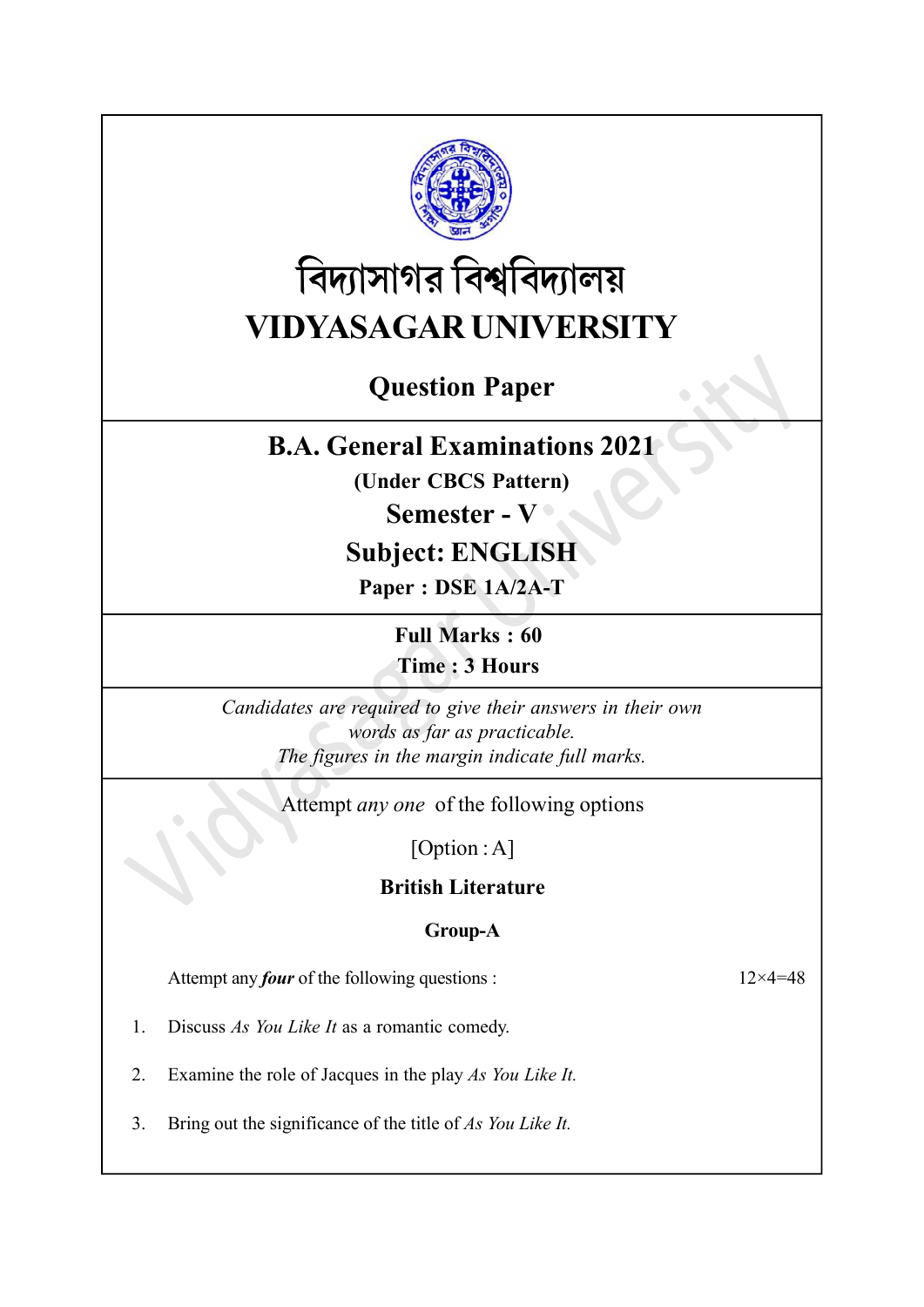- 4. Critically examine the character of Rosalind in As You Like It.
- 5. Evaluate the theme of death in the poem "Ah, Are you Digging on my Grave".
- 6. Consider Hardy's poem "Ah, Are You Digging on My Grave" as a ballad.
- 7. Discuss the circumstances that lead to Lynd's reading of Epictetus.
- 8. Critically examine Lynd's quest for instant wisdom.

#### Group-B

Answer any six of the following:  $2 \times 6 = 12$ 

- 1. Mention two locales in As You Like It.
- 2. How did Adam prove his loyalty towards his master?
- 3. What were Oliver's conspiracies against Orlando?
- 4. What were the adopted names of Rosalind and Celia?
- 5. What is the message of the poem "Ah, Are you Digging on My Grave"?
- 6. Why did the dog dig the grave?
- 7. Give two instances of hyperbole in the poem "Ah, Are you Digging on My Grave".
- 8. Who was Socrates and what did he promote?
- 9. Why is Pliny the Elder famous?
- 10. Who was Solomon? Mention the context in which Lynd refers to Solomon.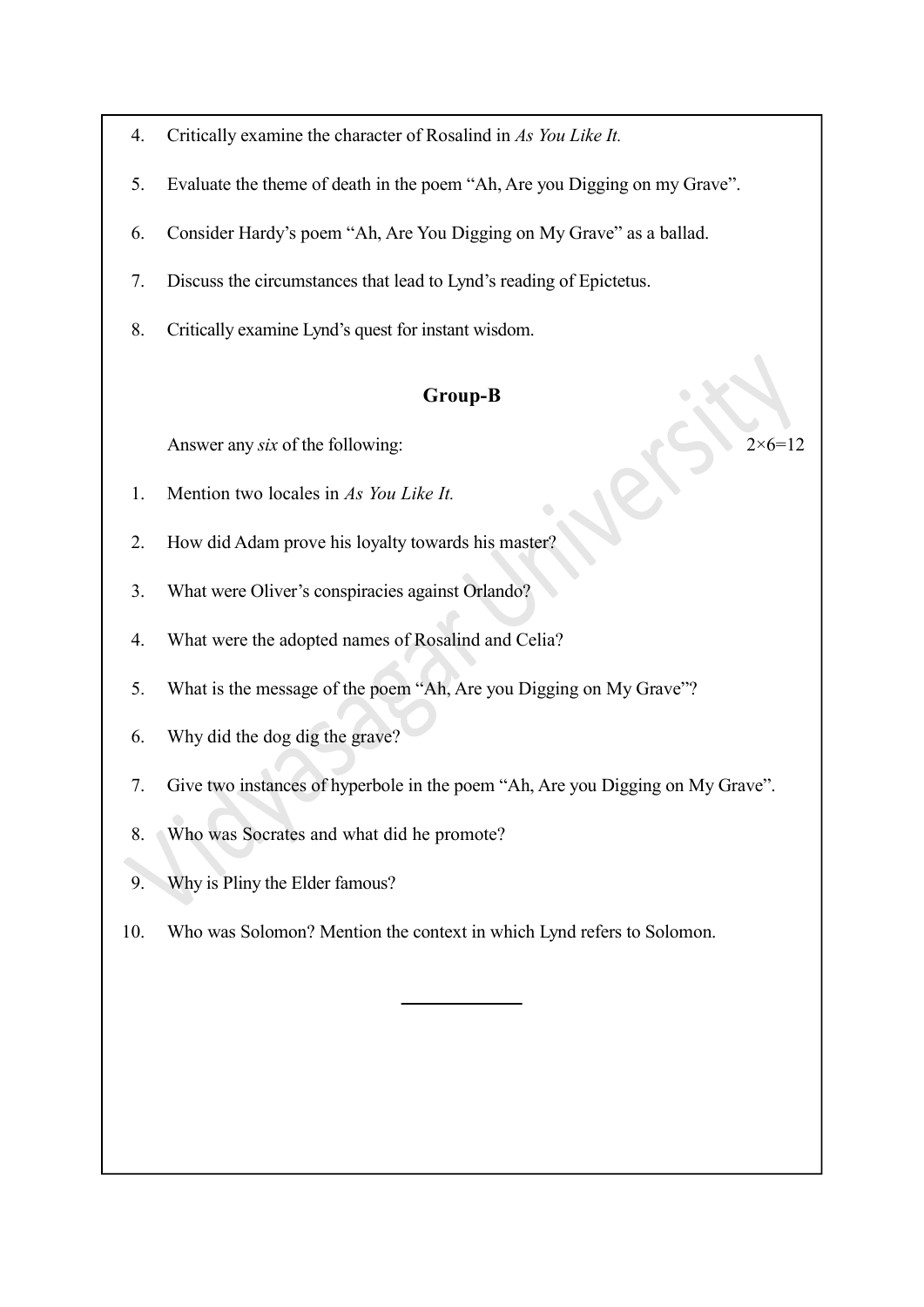#### Or,

#### Option - B

#### Indian Literature in Translation

#### Group-A

Attempt any *four* of the following :  $12 \times 4 = 48$ 

- 1. Critically evaluate Rabindranath Tagore's "The Wife's Letter" as a modern short story.
- 2. Consider "The Wife's Letter" as an account of a woman's protest against an orthodox, patriarchal society.
- 3. Comment on Tendulkar's use of irony and satire in Silence! The Court is in Session.
- 4. 'Benare is more sinned against than sinning'. Do you agree? Justify.
- 5. Write a short note on Tendulkar's use of monologues in Silence! The Court is in Session.
- 6. 'Social customs, after all, are of supreme importance.' Examine the significance of this remark with special reference to Vijay Tendulkar's play Silence! The Court is in Session.
- 7. Justify the appropriateness of title of Mahasweta Devi's "Draupadi".
- 8. Mahasweta Devi's "Draupadi" is a narrative of resistance. Elucidate.

#### Group-B

Attempt any six of the following :  $2 \times 6 = 12$ 

- 1. In what form is the story "The Wife's Letter" written?
- 2. To whom does the wife write the letter and from where?
- 3. Where is Mrinal's parental home situated?
- 4. What verdict does Kashikar give in Benare's case?
- 5. What are the charges against Miss Benare?